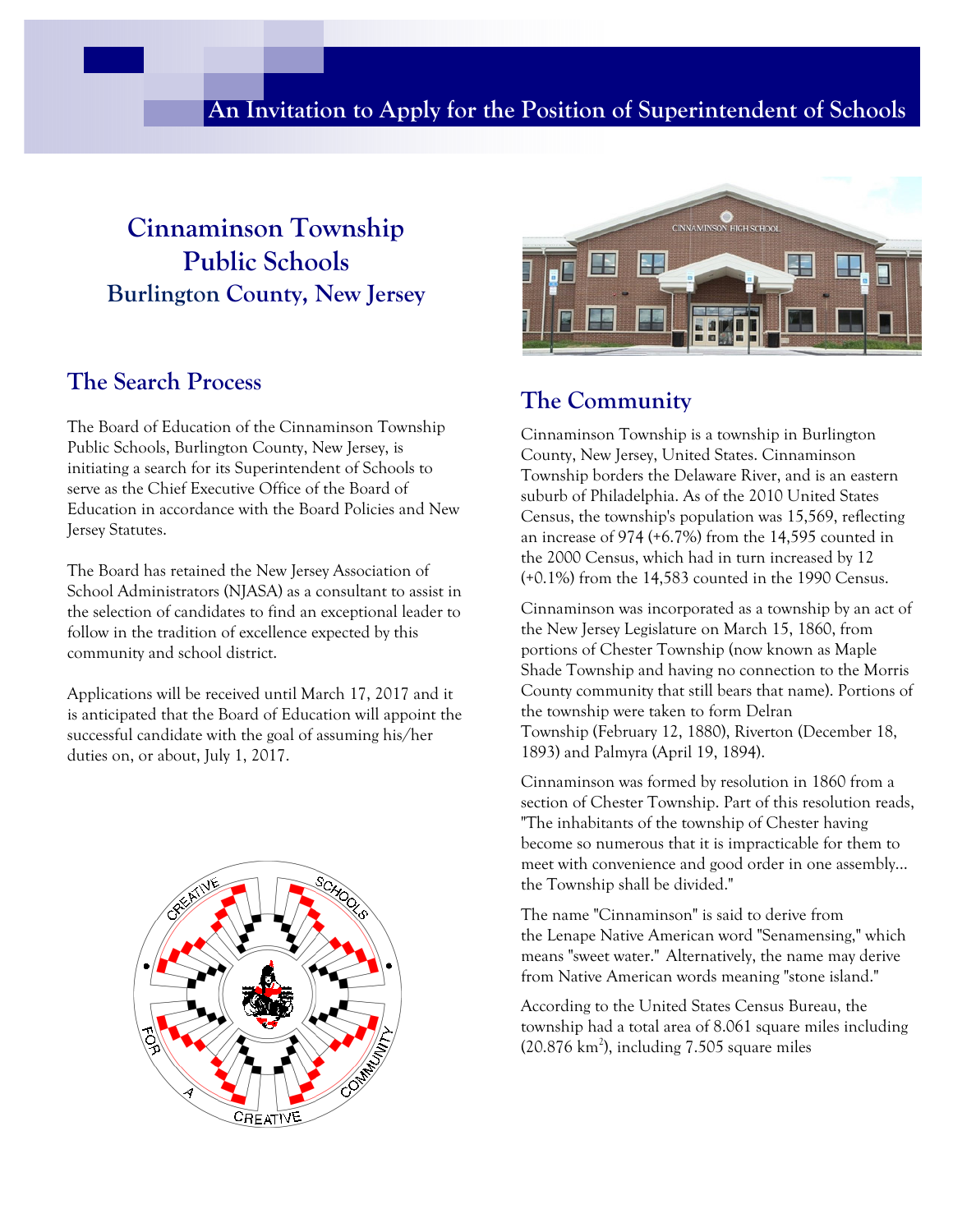$(19.437 \text{ km}^2)$  of land and 0.556 square miles  $(1.439 \text{ km}^2)$ of water (6.89%). The township borders Delran Township, Maple Shade Township, Moorestown Township, Palmyra and Riverton in Burlington County; Pennsauken Township in Camden County; and Philadelphia across the Delaware River in Pennsylvania.

Unincorporated communities, localities and place names located partially or completely within the township include Bellview, East Riverton, New Albany, North Pennsville, Parry, Taylor and Wrightsville.

*From Wikipedia, last modified on 30 December 2016, at 20:02*

### **The School District**

The Cinnaminson Township School District serves students in Pre-Kindergarten through twelfth grade. As of the September 30, 2016 the district's four schools had an enrollment of 2,477 students and employed 246 professional staff. Schools in the district include New Albany Elementary School (Pre K-2; 557 students), Eleanor Rush Intermediate School (3-5; 544 students), Cinnaminson Middle School (6-8; 585 students) and Cinnaminson Township High School serves students in grades 9-12 (791 students).

Over 95% of graduates go on to some form of higher education (4-year colleges, 2-year colleges, and vocational schools). Scores on standardized achievement tests are substantially higher than national, state, and county norms at all levels. SAT scores for 2016 were 509 verbal, 518 math and 509 writing. The approved 2016-2017 budget total is \$48,948,583.

Located in Burlington County, the District's Central Offices and the surrounding schools are easily accessible from NJ Routes 73 and 130 and I-295. Detailed information related to the Cinnaminson Township Public Schools can be viewed at the district's web site.



#### **The District takes great pride in:**

- $\checkmark$  Inviting and Welcoming Schools.
- $\checkmark$  Quality Teachers, Dedicated and Caring Staff.
- $\checkmark$  An experienced and highly trained professional staff. Median experience is 14 years; 60% have a Master's degree or beyond.
- $\checkmark$  A comprehensive curriculum, including accelerated and honor programs.
- Fourteen Advance Placement courses.
- $\checkmark$  The High School is accredited by the Middle States Association and its Commission of Secondary Schools.
- $\checkmark$  Special education programs and related services as appropriate.
- Project Challenge (Gifted and Talented).
- $\checkmark$  Enhanced instructional activities through the use of technology.
- $\checkmark$  Remedial assistance programs in Reading, Math, ESL, Speech and Language.
- $\checkmark$  Student access to Library and Media Centers.
- $\checkmark$  An especially wide variety of athletic and other activities are available for all students at the Middle and High School.
- $\checkmark$  Before and/or after school programs available in all schools.
- $\checkmark$  Excellent parent/teacher communication.
- $\checkmark$  Before and/or after school programs available in all schools.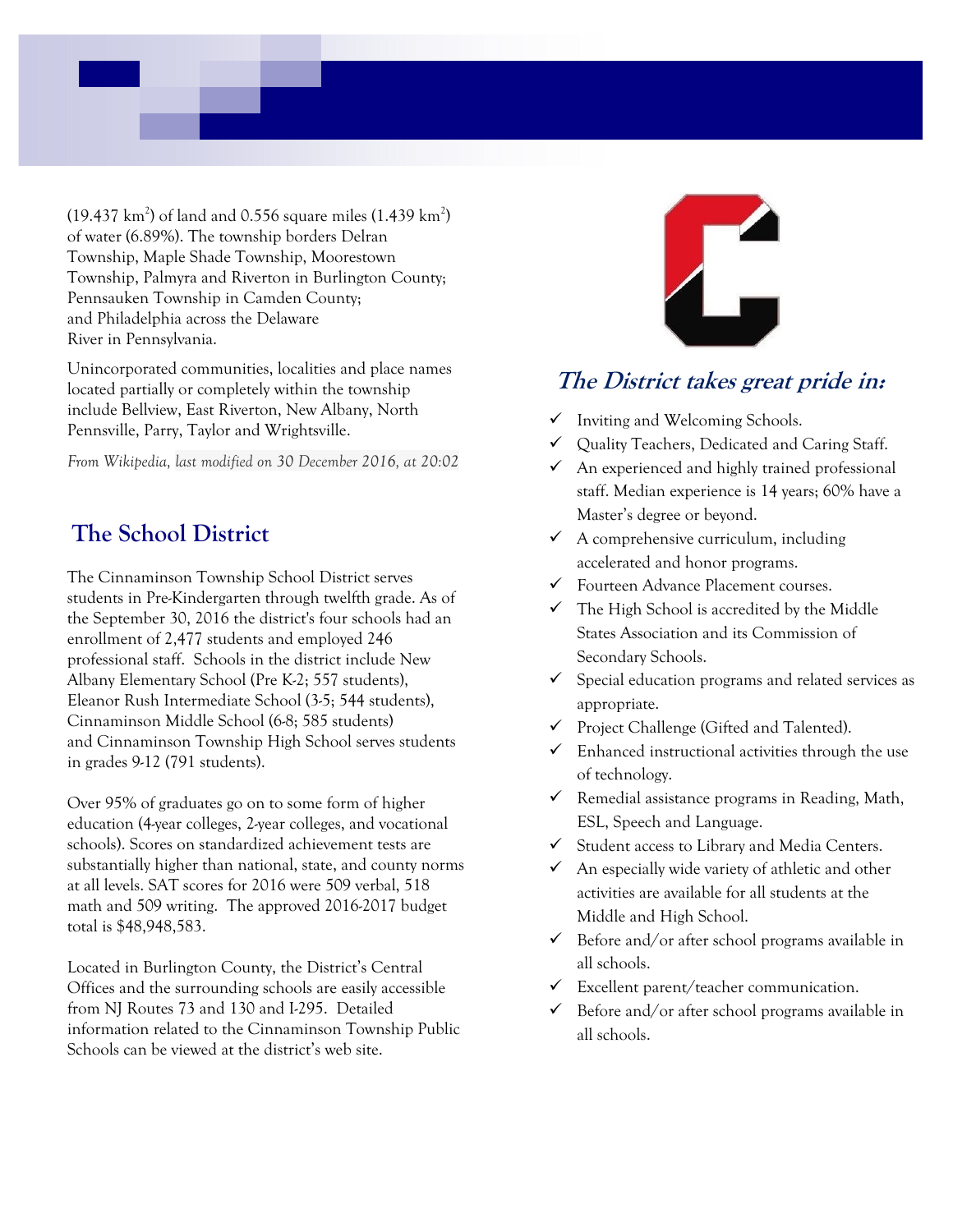### **The ideal candidate for superintendent will meet or exceed the following criteria:**

- $\checkmark$  Possess visionary leadership skills necessary to take a strong district to greater heights;
- $\checkmark$  Demonstrate excellence as an effective communicator with school and community stakeholders;
- $\checkmark$  Have a record of improving and expanding high student achievement;
- $\checkmark$  Demonstrate knowledge and understanding of current issues in education, including curriculum and instruction, technology, legal, financial, and state and federal mandates;
- $\checkmark$  Must be able to continue the development and implementation of the District's longrange plan;
- $\checkmark$  Administrative experience as a Superintendent is preferred, will consider other central office experiences;
- $\checkmark$  Proven record of experience as an effective educational leader;
- Possess development experience and an entrepreneurial approach in seeking alternative funding sources; and
- $\checkmark$  Terminal degree (Ph.D./Ed.D) preferred.

### **2017 Board of Education Members Cinnaminson Township Schools**

**Jean M. Cohen**, President '19

**James McGuckin, Jr.** Vice President '18

**Daniel P. Gaffney** '17

**Dennis Hassis** '17

**Laura Fitzwater** '18

**Jacqueline Plunkett** '17

**Christine R. Trampé** '19

**Christine L. Turner** '19

**Dolores Woodington** '18

**●●●**

**The deadline to apply is March 17, 2017** 

**●●●**